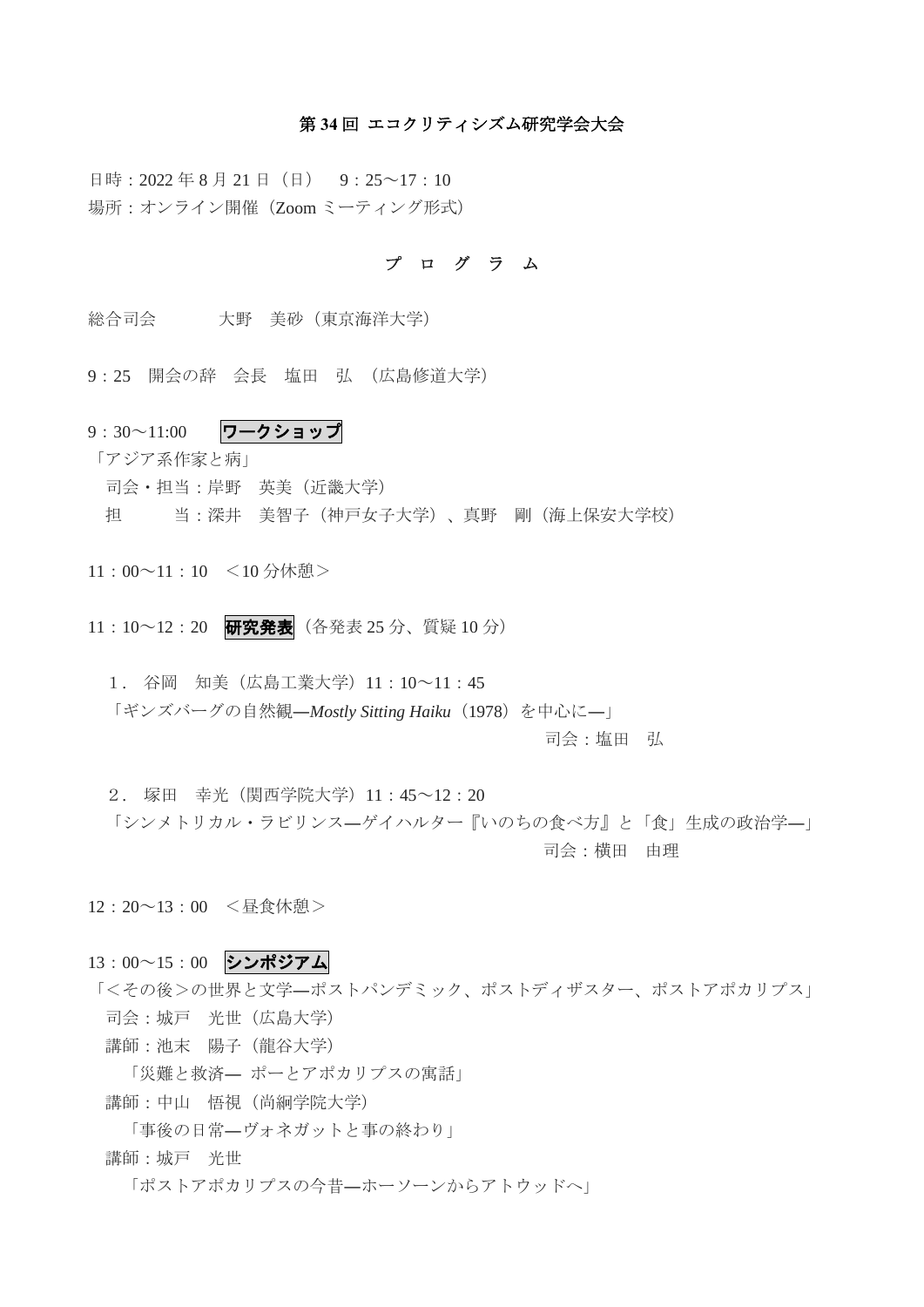講師:熊本 早苗(岩手県立大学)

「レベッカ・ソルニット作品とポストアポカリプス的な声–語り・信頼・連帯」

15:00~15:10 <10 分休憩>

### 15:10~16:20 特別講演

講師:ロバート・ジェイコブズ氏(広島市立大学 広島平和研究所)

"Slow Motion Nuclear War"

司会:松永 京子(広島大学)

## $16:20 \sim 17:00$  総会

17:00 閉会の辞 副会長 浅井 千晶(千里金蘭大学)